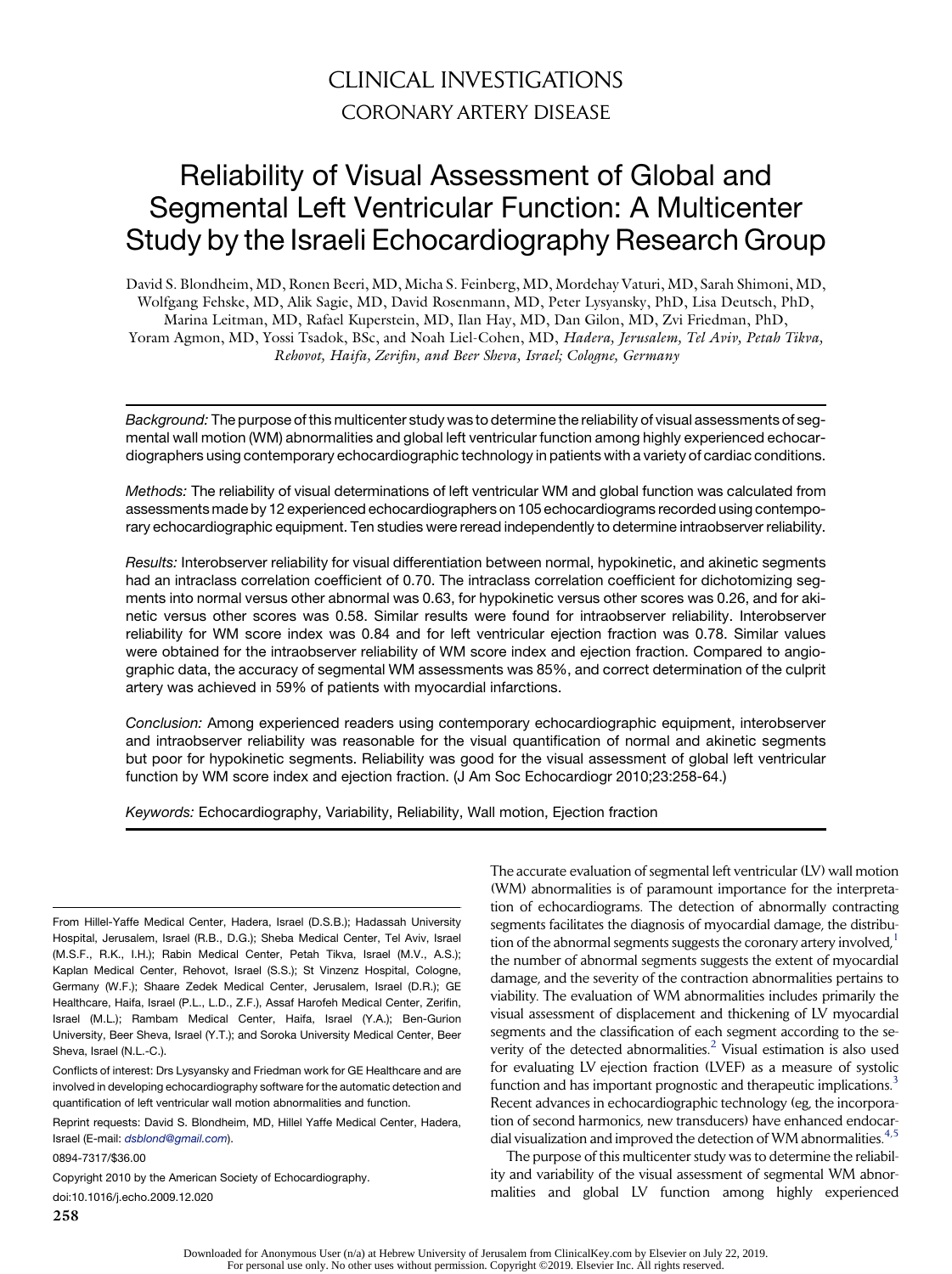echocardiographers using contemporary echocardiographic technology in patients with a variety of cardiac conditions.

## METHODS

## **Patients**

Echocardiograms of 105 patients (mean age,  $59 \pm 14$  years; 68% men) were reviewed for this study. Ninety patients hospitalized for chest pain (mean age,  $57 \pm 14$  years; 68% men) were catheterized and underwent standard echocardiographic studies within 48 hours of admission. Of these, 62 patients (mean age,  $59.2 \pm 13.1$ ;  $75\%$ men) had electrocardiographic and enzymatic criteria indicating an acute myocardial infarction (MI; 58 with single-vessel disease), and 28 patients (mean age,  $53.4 \pm 15.7$ ; 54% men) had ischemic disease excluded by history, nonspecific electrocardiographic changes, a lack of cardiac enzyme elevation, and negative findings on coronary angiography (performed in all but 3 patients). Echocardiograms of an additional 15 patients with known nonischemic dilated cardiomyopathy (mean age,  $70.5 \pm 10.9$  years; 60% men) were also evaluated.

## Analysis by Experienced Physicians

Twelve physicians with extensive experience in reading echocardiograms, who interpret echocardiograms as their main daily activity, were included in this study. Eight head echocardiography laboratories or noninvasive units, and all are from 9 major cardiology centers. Each reader received compact discs with studies of the 105 patients for blinded assessment. For each patient, 2-dimensional clips of a single cardiac cycle (to verify that all readers were relating to the same cycle) recorded from the 4-chamber, 2-chamber, and apical long-axis views were provided. All echocardiographic recordings were made using a Vivid 7 digital ultrasound scanner (GE Vingmed Ultrasound AS, Horten, Norway). The readers were instructed to assess WM abnormalities and LV function as they would in their routine clinical work, so that this study would reflect real-world practice. Segments considered inadequate for analysis (''unreadable'') were not scored. The analysis was done on workstations installed for this purpose with EchoPAC software (GE Vingmed Ultrasound AS). The left ventricle was automatically divided into 18 segments (6 basal, 6 middle, and 6 apical) to facilitate comparison among readers, and the readers scored each of the segments  $(1 = normal, 2 = hypokinite, 3 = aki$ netic,  $4 =$  dyskinetic,  $5 =$  aneurysmatic). There were only a few dyskinetic and aneurysmatic segments, so they were grouped together with the akinetic segments in the analysis. All scores were automatically stored in an Excel file (Microsoft Corporation, Redmond, WA) that was later sent to a central laboratory for statistical analysis.

### Estimation of Systolic LV Function

For each patient, a WM score index (WMSI) was calculated by each reader as the average score of all readable segments.<sup>[6](#page-6-0)</sup> The LVEF of each patient was visually estimated by each reader solely on the basis of the apical views. An average LVEF and standard deviation of the estimates made by the 12 readers was assigned to each patient. The WMSI and LVEF were repeated in 10 patients by 11 of the readers.

## Relation of WM Abnormalities to the Culprit Artery

We assessed the ability of experienced readers to detect segmental WM abnormalities correctly by comparing their findings with angiographic data from the catheterized patients. Correct identification of WM abnormalities was considered when such segments were located in territories supplied by culprit arteries and incorrect when WM abnormalities were detected in territories supplied by normal arteries. Sensitivity, specificity, positive and negative predictive values, and accuracy were calculated for each reader (the means, standard deviations, and ranges of the readers are reported) and for each segment (segments were classified according to the scores assigned to them by the majority of readers).

The ability of each reader to predict a patient's angiographically determined culprit artery was assessed. The artery supplying the territory in which the majority of segments with WM abnormalities were detected was considered the culprit artery. Obviously, by this method, the culprit artery could not be determined in patients who had an identical number of abnormal segments in >1 coronary territory or who had no WM abnormalities. The averages, standard deviations, and ranges of successful determinations of the culprit artery by the individual readers are presented, as well as the rate of correct identification using the segmental majority score.

For the purpose of these analyses, we adopted the American Society of Echocardiography's classification of territories supplied by each coronary artery<sup>[2](#page-6-0)</sup> with necessary modifications.

## Statistical Analysis

Data were analyzed using MATLAB (The MathWorks Inc, Natick, MA) and SAS version 9.1 (SAS Institute, Inc, Cary, NC). Categorical data are presented as counts and percentages and continuous data as mean  $\pm$  SD. The intraclass correlation coefficient (ICC) was used as an index of interobserver and intraobserver reliability.<sup>[7](#page-6-0)</sup> Interobserver reliability was assessed by fitting several random-effects models with the SAS PROC MIXED procedure, whereby the score was modeled with physician and segment within subject entered as random effects. The score was modeled as an ordinal variable by classifying WM abnormalities into a trichotomous variable (normal  $= 1$ , hypokinetic  $= 2$ , and akinetic or worse  $= 3$ ) and then as 3 separate binary variables (normal vs other, hypokinetic vs other, and akinetic or worse vs other). Segments that were unreadable were considered missing values. The ICCs were then calculated from each of the models' variance components as the ratio of the between-reader error variance and the total variance. For estimation of intraobserver reliability, similar models were used, but data entered into the models represented a sample of 10 randomly selected subjects' segments scored by 11 of the physicians a second time, enabling measurement of the ICC for repeated measurements (ie, read-reread reliability). The average intraobserver reliability was calculated from each reader's individual reliability.

ICCs were interpreted in a similar manner as correlation coefficients: ICC > 0.80, excellent;  $0.60 \leq$  ICC  $\leq$  0.80, good; 0.40  $\leq$  $ICC \leq 0.60$ , moderate; and  $ICC < 0.40$ , poor.

The interobserver and intraobserver ICCs were calculated for WMSI and LVEF measurements, using similar models as described above. Because these variables are continuous, we also estimated the interobserver and intraobserver variability (represented by the standard deviation) from the models using the variance components and the mean WMSI score of the study sample adjusted for physicians using the estimated intercept and its 95% confidence interval. Interobserver variability was calculated as the square root of the interobserver variance component, whereas intraobserver variability was calculated as the square root of the error variance component per reader (from 11 separate models) and then averaged.

The sensitivity, specificity, positive and negative predictive values, and overall accuracy of the visual determination of normal,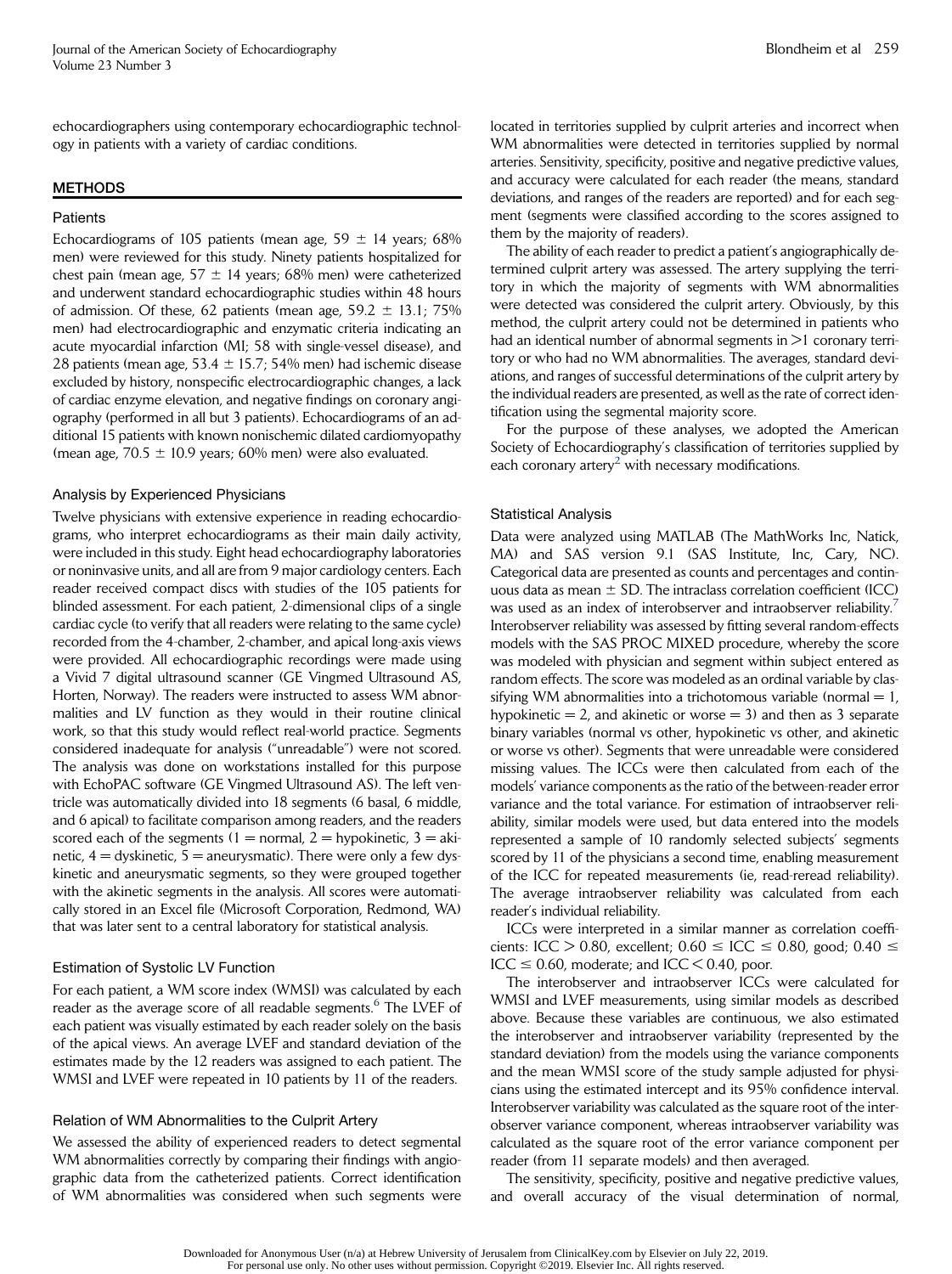hypokinetic, and akinetic segments by the "average" reader in the study were estimated using a bootstrapping method.<sup>[8](#page-6-0)</sup> At each step, 5 physicians' segmental scores were randomly selected, and the majority's score was assumed to be the ''true'' score of a specific segment for that run. If no majority existed, the segment was considered ''unreadable'' and dropped from that run. The remaining 7 physicians' WM classifications were then evaluated versus the scores assigned to each segment by the other 5 physicians, and all 5 measures of accuracy were calculated. This process was repeated 10,000 times. Mean and 95% bootstrap confidence intervals for sensitivity, specificity, positive and negative predictive values, and overall accuracy were calculated.

#### RESULTS

#### Interobserver Reliability

A total of 1890 segments from 105 patients were visually read, and WM quality was scored by 12 readers (Table 1). An average of 17.4  $\pm$  1.3 segments per patient were scored by the readers (range, 15.8-17.8). There were 78 ''unreadable'' segments; most were apical (69%) and least were in the basal area (22%). According to the average of 10,000 bootstrap iterations performed, 74.3% of segments were normal, 11.2% were hypokinetic, and 14.5% were akinetic.

Interobserver reliability for classifying segments into 3 categories had an ICC of 0.70. The ICC for dichotomizing segments into normal versus abnormal was 0.63 and for akinetic versus others was 0.58. The reliability for separating hypokinetic from normal or akinetic segments was poor (ICC, 0.26).

## Intraobserver Reliability

Of 180 segments from 10 studies arbitrarily selected and reread by 11 of the readers for the assessment of intraobserver variability and reliability, the average number of segments scored per reader was 146.5  $\pm$  6.3 (range, 138-159). There were a total of 182 changes in WM scoring between the duplicate readings (11.3% of segments), and the number of scores changed per reader ranged from 4 to 31 (average,  $16.5 \pm 8.9$ ; median, 8.5). These alterations in scoring between the first and the second readings changed the assessment from normal to abnormal or vice versa in an average of  $8.5 \pm 7.4$  segments per reader (5.8% of segments per reader).

Intraobserver reliability for classifying segments into 3 categories had a mean ICC coefficient of 0.79 (Table 1, Figure 1). Reliability for dichotomizing segments into normal versus abnormal was 0.71 on average. The lowest reliability was for differentiating hypokinetic from normal and akinetic segments (mean ICC, 0.37).

#### Effect of Segment Location on Interobserver Reliability

The variability for the assessment of segments in basal, middle, and apical sections of the left ventricle showed a trend for lower concordance and reliability in basal ventricular segments. However, regardless of segmental level, the reliability coefficient for interobserver assessments of hypokinetic segments (range, 0.23-0.29) was almost half of the corresponding coefficients for normal or akinetic segments (range, 0.49-0.73).

### Diagnostic Accuracy of Visual Segmental Scores

Sensitivity, specificity, positive and negative predictive values, and accuracy for the visual determination of normal, hypokinetic and akinetic segments by individual readers compared with a segmental score determined by bootstrapping (see ''Methods'') are presented Table 1 Interobserver and intraobserver reliability of visual assessment of WM assessed by ICCs

|                                     | Interobserver | Intraobserver     |               |  |
|-------------------------------------|---------------|-------------------|---------------|--|
| Variable                            | ICC           | Mean ICC $\pm$ SD | ICC range     |  |
| Normal, hypokinetic,<br>or akinetic | 0.70          | $0.79 \pm 0.06$   | 0.68-0.88     |  |
| Normal vs other<br>(abnormal)       | 0.63          | $0.71 \pm 0.12$   | $0.50 - 0.91$ |  |
| Hypokinetic vs other                | 0.26          | $0.37 \pm 0.19$   | $0.03 - 0.62$ |  |
| Akinetic vs other                   | 0.58          | $0.70 \pm 0.10$   | $0.56 - 0.83$ |  |

Interobserver and intraobserver reliability for the determination of WM abnormalities between trichotomized ordinal segmental scores (normal  $= 1$ , hypokinetic  $= 2$ , and akinetic  $= 3$ ) and dichotomized segmental scores (normal vs abnormal, hypokinetic vs other, and akinetic vs other scores). Note the low values for hypokinetic segments.



Figure 1 ICCs for intraobserver reliability for trichotomous ordinal scoring (normal, hypokinetic, and akinetic segments) and for dichotomous scoring (each score classification vs the other scores) for each reader. Ranges of the ICCs considered poor, moderate, good, and excellent are specified. Colors represent results of individual readers. Note worst results (ie, lowest reliability) for hypokinetic segments.

in [Table 2](#page-3-0). Whereas overall sensitivity, positive predictive value, and accuracy for the qualitative determination of segmental WM were high, specificity and negative predictive value were lower. The lowest specificity and negative predictive value were for hypokinetic segments (49% and 38%, respectively). A moderately low specificity for akinetic segments (74%) and for the negative predictive value of normally contracting segments (75%) was also noted.

#### Assessment of WMSI

The average WMSI assigned by the readers to the 105 patients was  $1.5 \pm 0.2$  (range of averages, 1.4-1.6; [Figure 2](#page-3-0)). The mean WMSI for patients with normal left ventricles was  $1.0 \pm 0.0$ , for patients with ischemic heart disease was  $1.3 \pm 0.7$ , and for patients with dilated cardiomyopathy was  $2.0 \pm 0.9$  ( $P < .001$  for differences between all pairs). Among patients with MIs who had left anterior descending coronary artery (LAD) disease, the WMSI was 1.4  $\pm$ 0.8, compared with 1.1  $\pm$  0.4 for circumflex coronary artery disease  $(P<.02)$  and 1.3  $\pm$  0.6 for right coronary artery disease (P = NS).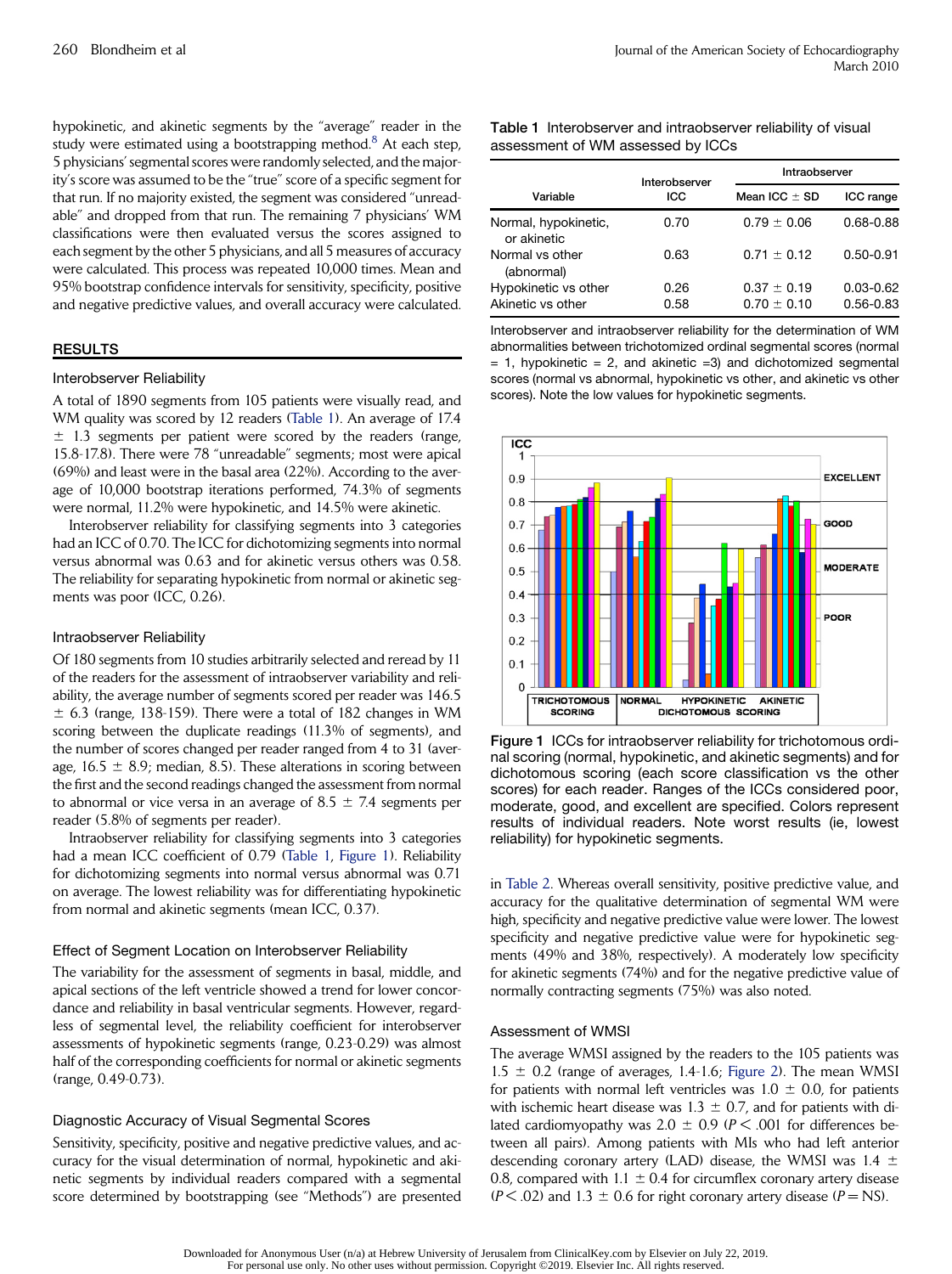<span id="page-3-0"></span>Table 2 Diagnostic accuracy of the visual assessment method for the determination of WM quality versus the mean scores determined for each segment by the bootstrap iterative procedure of 12 experienced readers

|             | Normal  |        | Hypokinetic |           | Akinetic |           |
|-------------|---------|--------|-------------|-----------|----------|-----------|
| Variable    | Average | 95% CI | Average     | 95% CI    | Average  | 95% CI    |
| Sensitivity | 90      | 87-93  | 90          | 88-92     | 95       | 93-97     |
| Specificity | 85      | 80-90  | 49          | 44-54     | 74       | 64-83     |
| <b>PPV</b>  | 95      | 92-97  | 93          | 91-95     | 96       | 93-98     |
| <b>NPV</b>  | 75      | 68-82  | 38          | $31 - 46$ | 73       | 62-83     |
| Accuracy    | 89      | 87-90  | 85          | 84-86     | 92       | $91 - 93$ |

*CI*, Confidence interval; *NPV*, negative predictive value; *PPV*, positive predictive value.





Interobserver variability (by standard deviation) was 0.19 (coefficient of variation, 13%), and reliability (by ICC) was 0.84. Similarly, the mean intraobserver variability was  $0.13 \pm 0.04$  (range, 0.06-0.21), and mean reliability was  $0.90 \pm 0.06$  (range, 0.77-0.98). The relation between individual readers' WMSIs assigned to each patient and their mean is presented in Figure 2.

### Visual Assessment of LVEF

The average LVEF was  $51.1 \pm 5.8\%$  (range of averages, 43.2%-59.5%; Figure 3). The interobserver variability was 5.8% (by standard deviation; coefficient of variation, 11%), and reliability was 0.78 (by ICC). Similarly, the mean intraobserver variability was  $5.1 \pm 3.4\%$  (range, 2.0%-12.1% for individual readers), and mean reliability was 0.72 (range, 0.16-0.96). The difference of individual readers' estimations of LVEF (for each of the 105 patients) from the mean LVEF assigned to each patient by the  $12$  readers ranged from  $-8.1$  to  $+4.4$  percentage points (Figure 3), and the mean difference between duplicate LVEF estimates of the individual readers was 3.4 percentage points (range, 0.2-12.7 percentage points).



Figure 3 Visual estimation of LVEFs of all patients by each reader versus the average of the 12 readers' LVEF estimations for each patient. Estimations of each reader are represented by a different color.

#### Relation of Visual Segmental Scores to Angiographic Findings

Eighty-three patients were catheterized; 58 of them had acute MIs with single-vessel disease on angiography  $(LAD, n = 25$ ; right coronary artery,  $n = 22$ ; circumflex coronary artery,  $n = 11$ ), and 25 did not have significant coronary artery disease ([Table 3\)](#page-4-0). Sensitivity for the detection of segmental WM abnormalities (segmental majority score) in territories supplied by culprit lesions was 52% (mean of individual readers, 57  $\pm$  7%; range, 44%-68%), specificity was 94% (mean of readers,  $86 \pm 4\%$ ; range, 79%-92%), positive predictive value was 71% (mean of readers,  $58 \pm 7$ %; range, 46%-71%), negative predictive value was 88% (mean of readers,  $86 \pm 2\%$ ; range, 83%-88%), and accuracy was 85% (mean of readers,  $79 \pm 3\%$ ; range, 74%-84%). Sensitivity among the subgroup of patients with single-vessel disease was 71%, and specificity among subjects with normal coronary anatomy was 99%.

Correct identification of the culprit artery by location of the majority of segments with WM abnormalities was achieved in an average of  $37 \pm 5$  patients (64% of 58 patients with single-vessel disease, 44% of 83 catheterized patients). When segments were assigned the majority score, 59% of the 58 patients with single-vessel disease had the culprit artery correctly identified, with the LAD being identified most frequently ([Table 3\)](#page-4-0). None of the 25 patients with normal coronary arteries were identified as having culprit arteries. Thus, when assigning each segment the majority's score and by the algorithm we used, 77% of the 83 catheterized patients had either correct determinations of their culprit arteries or were correctly identified as not having culprit arteries.

### DISCUSSION

This is the most extensive study to date of the reliability, variability, and diagnostic accuracy of visual assessment of WM from echocardiographic recordings performed on a large number of patients with a wide range of pathologies commonly encountered in clinical practice. The largest and most highly qualified cohort of echocardiographers to be reported took part in this multicenter study: 12 experienced echocardiographers, most of them heads of noninvasive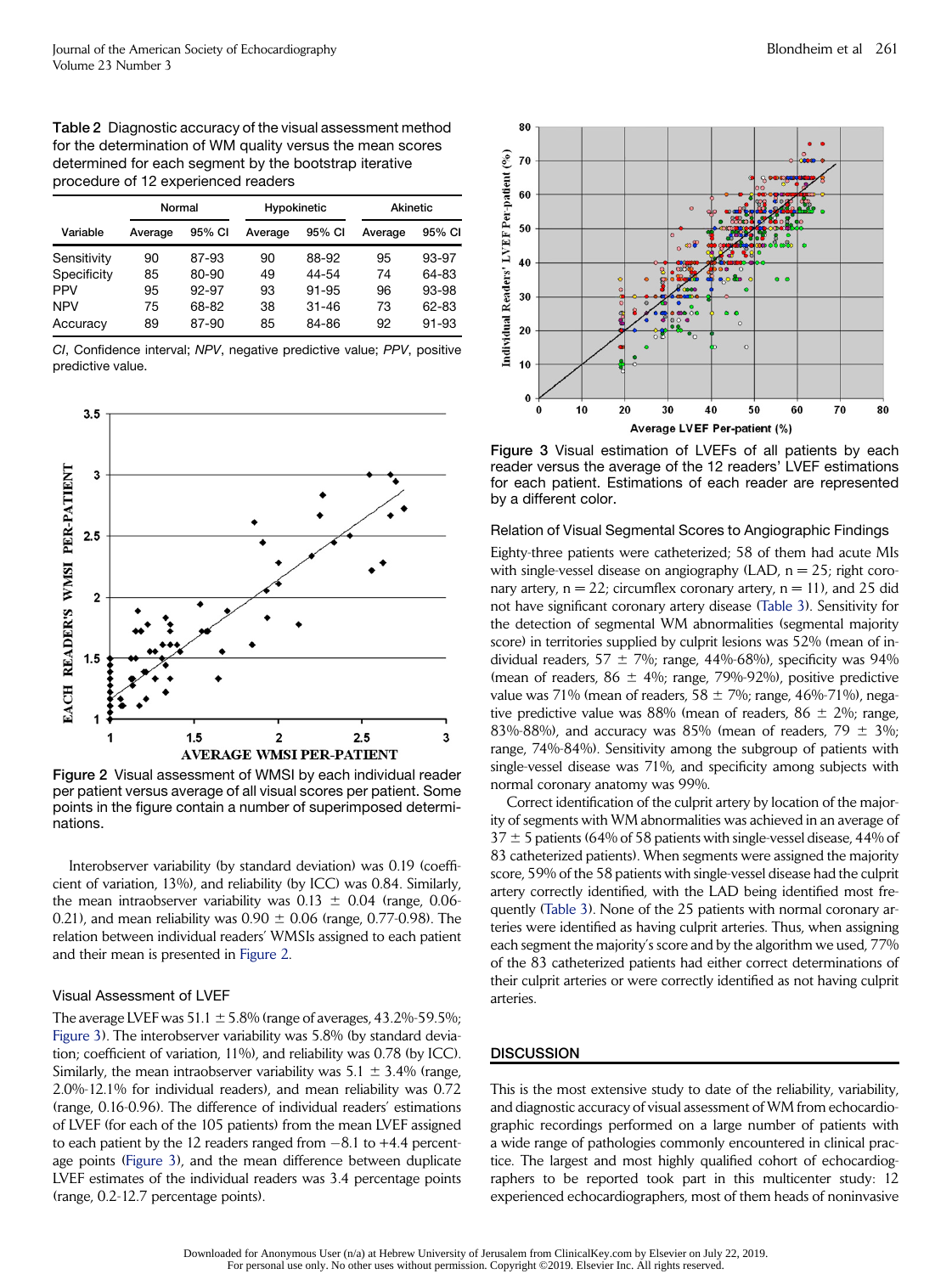| Journal of the American Society of Echocardiography |  |            |  |
|-----------------------------------------------------|--|------------|--|
|                                                     |  | March 2010 |  |

<span id="page-4-0"></span>

| <b>Table 3</b> Echocardiographic detection of angiographically |
|----------------------------------------------------------------|
| determined culprit artery by location of the majority of WM    |
| abnormalities                                                  |

| Variable                                           | LAD      | Circumflex | Right coronary<br>artery | Total    |
|----------------------------------------------------|----------|------------|--------------------------|----------|
| Total number of<br>patients by culprit<br>location | 25       | 11         | 22                       | 58       |
| No WM abnormality<br>detected                      | 4        | 5          | 4                        | 13       |
| No majority of WMA<br>in any territory             | O        | O          | 6                        | 6        |
| Correct<br>identification of<br>culprit artery     | 21 (84%) | 5 (45%)    | 8 (36%)                  | 34 (59%) |

Each segment was assigned the majority score of the 12 readers. The table presents the number of patients who had culprit arteries, the number of patients in whom no WM abnormalities were detected, the number of patients without a majority of WM abnormalities in any coronary territory, and the number and percentage (from total) of patients in whom the culprit arteries would have been correctly detected by the algorithm.

cardiology or echocardiography units; thus ours was the only study to have an appropriate number of observers to make meaningful esti-mates of interobserver and intraobserver variability and reliability.<sup>[9](#page-6-0)</sup> The readers classified each segment by the current classical visual scoring method and also estimated global LVEF. Interobserver and intraobserver reliability of scoring (per segment [segmental score] and per patient [WMSI]) were calculated, agreement with coronary anatomy (defined angiographically) was determined, and interobserver and intraobserver variability and reliability of visual LVEF estimations were calculated.

We found that a significant variability among readers still exists in experienced hands despite improvements in modern echocardiographic hardware and software: interobserver reliability was good (ICC, 0.70) for classifying segments into 3 categories and for dichotomizing segments into normal versus abnormal (0.63); corresponding numbers for intraobserver reliability were somewhat higher (0.79 and 0.71). Not surprisingly, hypokinetic segments had much lower reliability than normal and akinetic segments. Reliability tended to decrease from apical to basal segments but was similar for all segments within each level (basal, middle, or apical level). WMSI had interobserver and intraobserver variability of 0.19 and 0.13  $\pm$  0.04, and reliability was excellent  $(0.84$  and  $0.90 \pm 0.06$ ), respectively) for both. Interobserver and intraobserver variability for LVEF were 5.8 and 5.1  $\pm$  3.4 percentage points, and their reliability was very good (0.78 and 0.72, respectively). Agreement between the WM abnormalities detected and the territories supplied by culprit arteries was 44% to 68% among the readers.

Significant improvements in software and hardware (eg, second harmonics, better transducers) have improved endocardial detection and myocardial visualization, yet surprisingly, no large-scale studies have been designed to examine the impact of such significant technological improvements on reliability of visual assessment of WM and function. The visual method for assessment of regional WM is highly observer dependent, because the human eye must visualize the endocardial border of the heart, follow it throughout the cardiac cycle, judge its excursion, assess wall thickening and longitudinal shortening during systole, and, as stressed in recent years, also notice minute

alterations in timing of contraction.<sup>10</sup> As a result, long training periods and extensive experience are necessary to make echocardiographers proficient in this facet of echocardiography. Thus, current recommendations for level 2 training (ie, "independent performance and interpretation of echocardiograms'') include a 6-month training period and the performance of 150 and interpretation of 300 examinations; for level 3 (ie, "a high level of expertise") a training period of 12 months and the performance of 300 and interpretation of 750 echocardiograms are required. $11$  All 12 readers who participated in this study had been level 3 readers for many years. Despite their prominent professional status, all agreed to take part in this study without any coordination of definitions for WM abnormalities or any consensus reading sessions prior to the initiation of the study, because this study was intended to reflect the best scenario of "real-world," "eyeball" assessments of segmental WM.

Data in the literature about interobserver and intraobserver variability and agreement for the visual detection and assessment of WM are scarce. Peart et al<sup>12</sup> analyzed LV regional WM (the left ventricle divided into 5 segments, 30 subjects, 2 readers, 4 categories, and 2 occasions) and found ''large variability'' both between and within readers. Vermes et  $al<sup>13</sup>$  $al<sup>13</sup>$  $al<sup>13</sup>$  also showed large interobserver variability (the left ventricle divided into 7 segments, 15 subjects, 2 readers, and 2 categories). An intraobserver difference of 7% was re-ported by Badano et al<sup>[14](#page-6-0)</sup> (the left ventricle divided into 16 segments, 105 subjects, only 2 readers, and 5 categories), similar to the 5.6  $\pm$ 2.9% of segments in our study that were assigned different scores by the same reader in duplicate readings. Hoffmann et al<sup>[15](#page-6-0)</sup> addressed the issue of variability in the detection of WM as a byproduct of a multicenter study on dobutamine stress echocardiography (which requires the ability to identify new WM abnormalities) and reported  $a \kappa$  coefficient of only 0.37 for interobserver variability (150 subjects, 5 readers, and 4 categories), although with better imaging, a  $\kappa$  coefficient of 0.55 was achieved.<sup>16</sup> Recently Hoffmann et al<sup>17</sup> again addressed the issue of interobserver agreement in a multicenter comparison of methods and found a  $\kappa$  coefficient of 0.41 for detecting regional WM abnormalities on conventional echocardiography (the left ventricle divided into 16 segments, 100 subjects, 3 readers, and 4 categories). Whereas all these studies used the  $\kappa$  coefficient to describe interobserver and intraobserver variability (or, more precisely, interobserver and intraobserver agreement), we used the more statistically appropriate ICC to describe reliability, $^7$  $^7$  although both are forms of correlation coefficients and are comparable. In general, the above studies showed moderate agreement between observers, whereas our data show moderate to good reliability for both interobserver and intraobserver reliability, but this difference is small and may be related in part to the interpretation of the different statistical indices used.

We found the lowest reliability, specificity, and negative predictive value in hypokinetic segments. This is not surprising, considering that, as Hoffmann et al<sup>[15](#page-6-0)</sup> and others have pointed out, no clear criteria have been established for defining hypokinesis: some may consider mildly hypokinetic segments ''normal'' and severely hypokinetic areas "akinetic." Such segments may be classified differently even by the same observer on separate occasions. Another problem arises when contraction abnormalities do not overlap the arbitrary definition of segments, leading to nonhomogenous contraction within segments, thus forcing the reader to choose a score that in his or her opinion best represents the entire segment's contraction. Finally, it may be argued that there are readers who are even more experienced than ours, who may be able to categorize hypokinetic segments with better concordance, yet there is no doubt that the readers who participated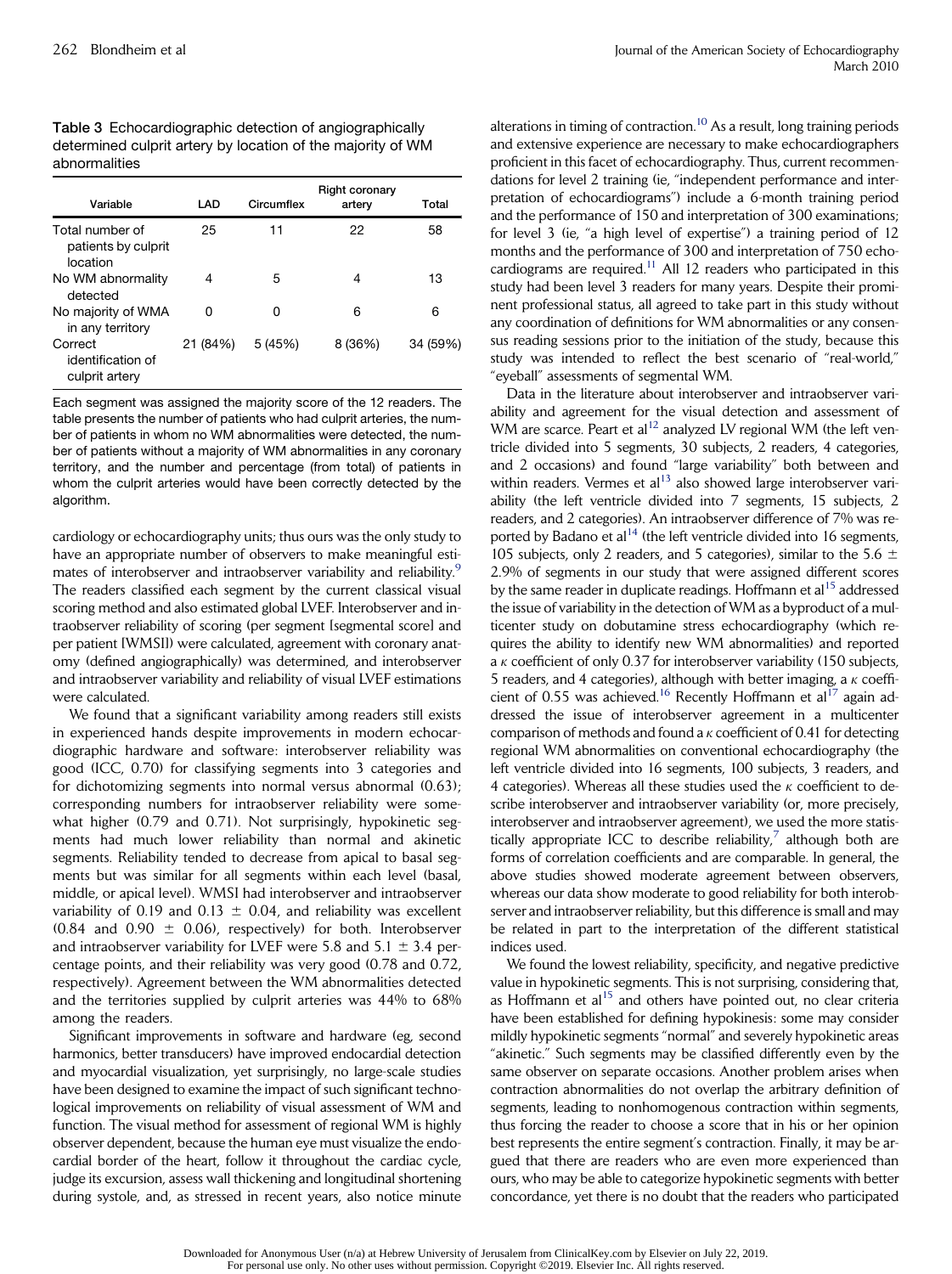in this study are more experienced than the average echocardiographic reader in real-world practice.

To avoid the obstacle of correctly separating hypokinetic from akinetic segments, we also looked at interobserver and intraobserver reliability for discriminating normal segments from those with abnormal contraction of any degree. Among our 12 readers, the interobserver and intraobserver reliability for dichotomizing segments as normal versus abnormal was only moderate (ICCs of 0.63 and 0.71  $\pm$ 0.12, respectively). This compares favorably with other modalities Hoffmann et al<sup>[17](#page-6-0)</sup> tested, such as magnetic resonance imaging  $(k =$ 0.43) and cine ventriculography ( $\kappa = 0.56$ ), but is inferior to contrast-enhanced echocardiography  $(k = 0.77)$ .

The echocardiographic method for WM evaluation reflects real-life practice, as this qualitative way of scoring WM is accepted worldwide. Comparing the results of our readers with a reference standard formed by the bootstrap sample of echocardiographic data may not appear as strong as comparing them with a completely different modality, but such comparisons have traditionally served as a basis for clinical decision making, prognostication, and guideline forma-tion.<sup>[18,19](#page-6-0)</sup> Others have also used echocardiography as a reference<sup>[20](#page-6-0)</sup> and as a gold standard.<sup>[21](#page-6-0)</sup> In addition, we used this opportunity to compare our readers' results with angiographic data. Clearly, angiographic findings of epicardial coronary vessels are no reference for WM abnormalities, especially in the setting of an acute MI when echocardiography and angiography were not performed at the same time. However, it is safe to assume that when segmental WM abnormalities were detected in territories supplied by culprit lesions, they were correct. Although sensitivity for detection of WM abnormalities in territories supplied by culprit lesions was somewhat disappointing (52%, and even among patients with single-vessel disease, it was only 71%), it was reassuring to find a good accuracy rate for the assessment of WM abnormalities (85%) and to note 99% specificity for assessments of WM in subjects with chest pain but normal coronary anatomy. The relatively good concordance between the visual assessment of WM abnormalities and the actual coronary anatomy again demonstrates the robustness of the time-honored visual method. On the other hand, in keeping with clinical experience, the visual assessment of WM abnormalities could only predict the culprit artery (defined as the coronary artery supplying the territory in which the majority of WM abnormalities were found) in slightly more than half of our patients with acute MIs. The best prediction of the culprit artery was made among patients whose LADs were the culprit arteries ([Table 3](#page-4-0)). It is not surprising that there was an incomplete match between the location of segments with WM abnormalities and territories supplied by culprit arteries. There are many factors that explain this, among them the well-known discrepancies between anatomic territories allegedly and actually supplied by coronary arteries, the presence of collateral blood supply, undetectable subendocardial damage, dependence on the proximity of obstructive lesions, and the fact that most patients underwent echocardiography within 48 hours of primary percutaneous coronary intervention. Our data for the detection of WM abnormalities in the setting of acute MI are similar to data on acute ischemia provoked by dobutamine in single-vessel disease, for which agreement of only 59% between observers was described by Hoffmann et  $al$ ,<sup>[15](#page-6-0)</sup> and a better result was reported by Takeuchi et al, $^{22}$  $^{22}$  $^{22}$  who analyzed a small number of patients by 2 readers.

Global LV function, estimated visually either by LVEF or by WMSI, is an important assessment performed routinely. For WMSI, the ICC was marginally better than for LVEF (interobserver, 0.84 vs 0.78; intraobserver mean, 0.90 vs 0.72), suggesting that the assessment of LV

systolic function by WMSI may be slightly more reliable than by LVEF, although the latter had a slightly lower coefficient of variation (11% vs 13%). The overall interobserver variability we report of 5.8% is smaller than the 15% to 17% mentioned in a review by McGowan and Cleland<sup>[23](#page-6-0)</sup> and even the 8% reported by Jensen-Urstad et al,<sup>[24](#page-6-0)</sup> and the mean intraobserver variability of  $5.1 \pm 3.4\%$  we found is smaller than the 11% to 13% they quoted. The 11% coefficient of variation for visual estimations of LVEF that we found is almost identical to the 10% reported by the latter.

#### Limitations

First, visual determination of WM scores is not expected to reflect the actual quality of the WM contraction but rather the way it is perceived by experienced echocardiographers. In this study, we were interested in comparing the reliability of agreement between them (interobserver reliability) and the consistency of each reader's assessments (intraobserver reliability), not necessarily with the objective, true WM score (for which there is no clinically useful gold standard) but with the method used in everyday life, on which major clinical decisions are based. For determination of the diagnostic accuracy parameters of the visual assessment method, it was compared with the score given to each readable segment by the majority of readers, using the bootstrap method. Previous clinical studies used ''gold standards'' based on magnetic resonance imaging tagging,<sup>[25](#page-6-0)</sup> on independent expert panel decisions,<sup>17</sup> on comparison with catheterization data,<sup>15</sup> or even on a consensus of readers.<sup>[21](#page-6-0)</sup>

Second, no parasternal views were available for the readers, though they are an integral part of echocardiographic examinations and have their contribution to the final assessment of WM. Thus, it must be emphasized that our data do not relate to the issue of the overall accuracy of visual assessment of echocardiograms, for which multiple views and observation of many cardiac cycles are needed. Our data are limited to determination of the reliability of visual WM abnormality assessments by experienced echocardiographers from only 3 apical views and from only 1 loop per view, thus ensuring that all observers were analyzing exactly the same segment in the same cardiac cycle in each view.

Third, in this study, only apical views were used, which are more difficult to assess because of endocardial dropout from the parallel ultrasound beam, which may account for part of the variability.

Fourth, the patients studied were not sequentially recruited but were selected for adequate quality echocardiograms and to represent patients with a range of WM abnormalities, such as MI and dilated cardiomyopathy, and normal subjects. This selection may have affected our results.

#### **CONCLUSIONS**

We have established that interobserver and intraobserver reliability for assessments of WM, WMSI, and LVEF using the classical, visual method for analysis of echocardiographic loops obtained with contemporary echocardiographic machinery when done by expert echocardiographers is reasonable. Reliability for the determination of hypokinetic segments is poor, even among experienced echocardiographers. A precise definition of hypokinesis and the development of objective methods for qualitative and quantitative WM analysis would undoubtedly improve the uniformity of assessments and may assist in the interpretation of echocardiograms by novice as well as experienced readers.